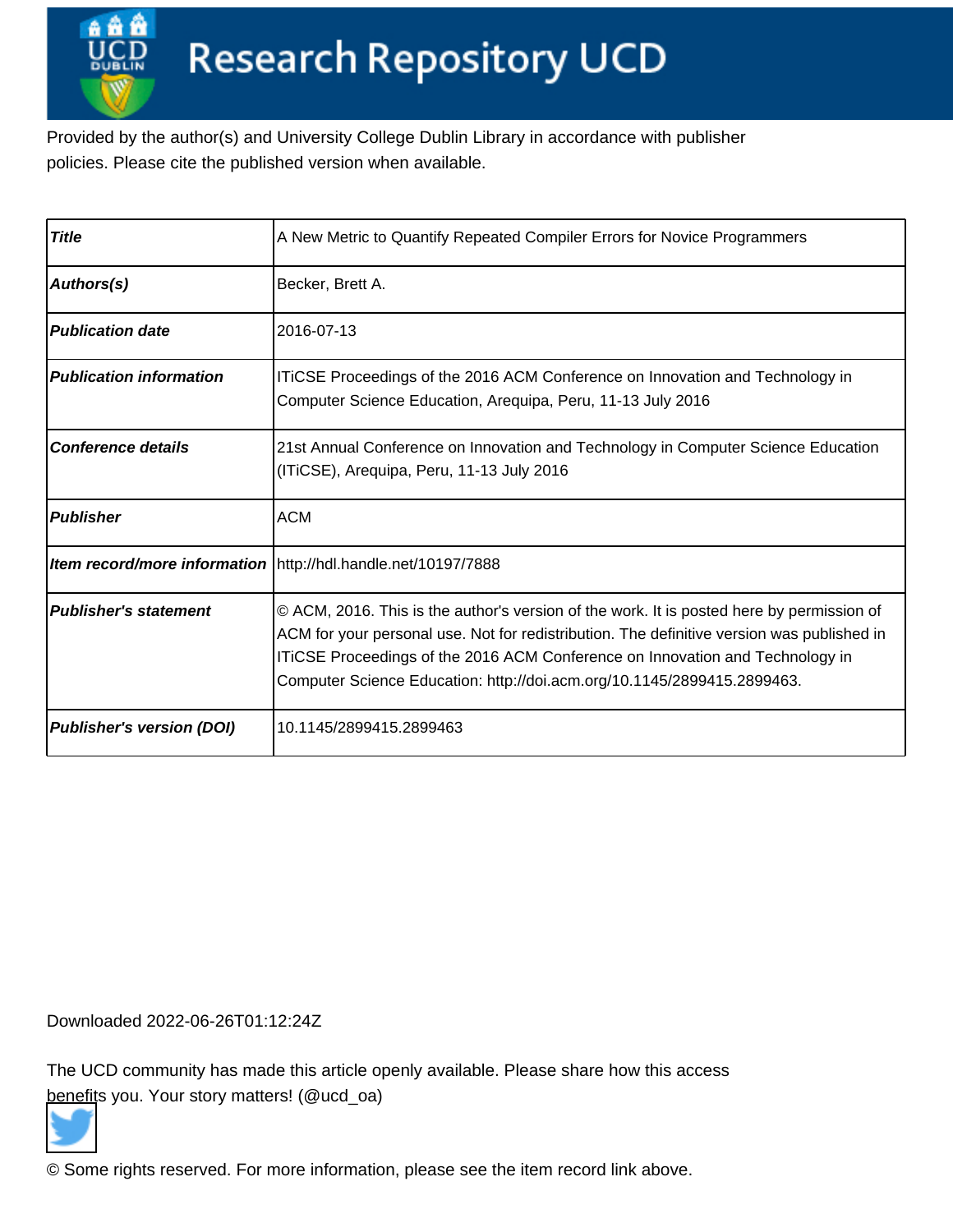# **A New Metric to Quantify Repeated Compiler Errors for Novice Programmers**

Brett A. Becker School of Computer Science University College Dublin Belfield, Dublin 4, Ireland brett.becker@ucd.ie

# ABSTRACT

Encountering the same compiler error repeatedly, particularly several times consecutively, has been cited as a strong indicator that a student is struggling with important programming concepts. Despite this, there are relatively few studies which investigate repeated errors in isolation or in much depth. There are also few data-driven metrics for measuring programming performance, and fewer for measuring repeated errors. This paper makes two contributions. First we introduce a new metric to quantify repeated errors, the repeated error density (RED). We compare this to Jadud's Error Quotient (EQ), the most studied metric, and show that RED has advantages over EQ including being less context dependent, and being useful for short sessions. This allows us to answer two questions posited by Jadud in 2006 that have until now been unanswered. Second, we compare the EQ and RED scores using data from an empirical control/intervention group study involving an editor which enhances compiler error messages. This intervention group has been previously shown to have a reduced overall number of student errors, number of errors per student, and number of repeated student errors per compiler error message. In this research we find a reduction in EQ, providing further evidence that error message enhancement has positive effects. In addition we find a significant reduction in RED providing evidence that this metric is valid.

### General Terms

Algorithms; Measurement; Human Factors; Languages

## Keywords

Java; debugging; errors; syntax errors; error messages; compiler errors; repeated errors; consecutive errors; error quotient; EQ; feedback; novice; programming; CS1

## 1. INTRODUCTION

Many studies on novice programmer behavior analyze errors along with other facets of the programming experience, with far fewer focusing extensively or exclusively on errors, particularly repeated errors. There are also few datadriven metrics to measure programming performance [15], and fewer for measuring repeated errors. This is despite the fact that the number and frequency of repeated errors has been cited as the best indicator of how well a programming student is progressing [11]. Most studies that focus on repeated errors investigate using metrics to predict student achievement, normally by correlating metrics with assessment marks. However, the quality and usefulness of these correlations have varied considerably. In addition, the metric normally used, Jadud's Error Quotient (EQ) [10, 11], has been recently shown to vary across groups, environments, and contexts, with further validation called for before the EQ can be used as a proxy for traditional measures of performance [12].

In that light, this paper introduces a new metric for measuring repeated errors, the *Repeated Error Density* (RED). We also demonstrate that this metric is less context dependent, useful for short sequences, and is significantly reduced by an editor that has previously been shown to result in significantly fewer compiler errors (including repeated errors). Being less context dependent is seen as important since being able to generalize on study results is a fundamental requirement for putting them into effective use [15]. The authors are not aware of any other study empirically comparing the number/frequency of repeated errors between control and intervention groups.

This paper is laid out as follows. In Section 2 we review related work involving repeated error metrics. In Section 3 we present a new metric, the Repeated Error Density (RED), and demonstrate that it has properties which enable it to answer some questions posited by Jadud in [11], which the Error Quotient cannot. In Section 4 we apply the RED to real-world data and compare it to the EQ. We show that RED is reduced in an empirical control/intervention study, providing evidence that this metric is valid. Reductions in EQ and RED also support the results of [3] and [4], providing further evidence that enhancing error messages is effective. We also discuss some threats to validity. In Section 5 we present concluding remarks and future work.

## 2. RELATED WORK

It has been shown that the majority of students spend the majority of their time on a minority of errors and that students spend more time solving certain kinds of syntax errors than others [9, 17]. In addition, repeating errors is common, and has been observed and studied for at least the last four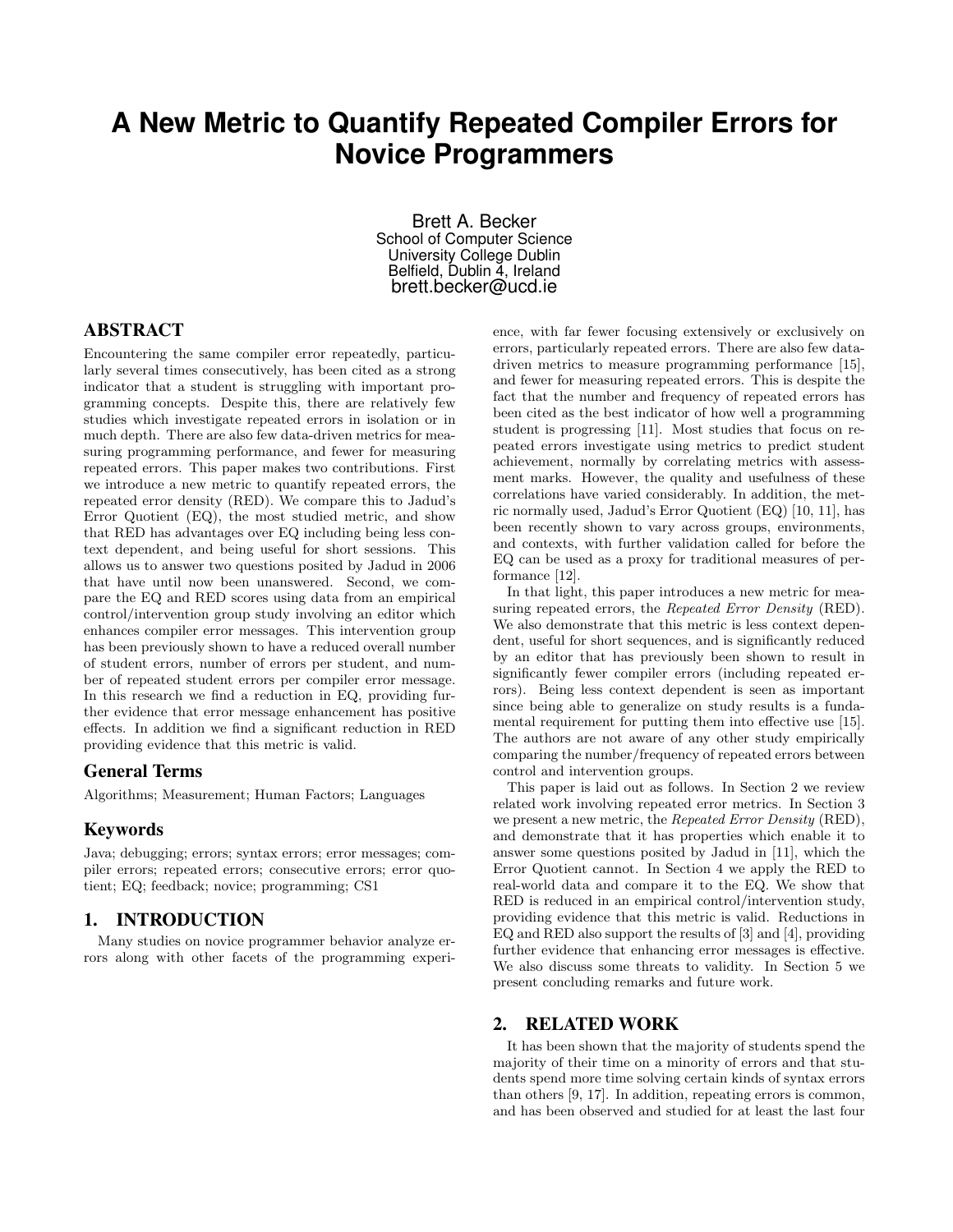decades, and across languages such as: assembly [8], C [15, 19], Java [3, 11, 15], LISP [14], Pascal [13] and Python [15]. In [10] it was found that when a student encounters certain high frequency errors in Java, there were often double-digit chances that the next error was the same error. Several reasons for students' frequently repeating errors have been postulated:

- Some students may be meticulous in their programming, and checking (possibly more often than necessary) that their code compiles, or that the state of play has not changed since their last thought [10].
- Some students may be sloppy in their interaction with the compiler. In some cases, interaction with the program source may cause the most recent error to disappear, requiring a recompile for a reminder [10].
- Some students may not trust the error message reported by the compiler, and are recompiling in a naive hope that the output will change [10].
- There is evidence that experienced programmers do not make as many repeated errors as novices [14], and that beginning students make more repeated errors than more advanced students [8].
- Students may be struggling with the nature of particular errors, a fundamental programming misconception [13], the actual compiler error message being presented to them, and/or the syntax of the language itself [11].

As early as 1984 repeated errors began to be noticed by those interested in novice programmer behavior. PROUST [13] analyzed Pascal programs written by novices, diagnosed non-syntactic bugs, and explained them to the programmer. When a bug was found, it was not initially known if it was for instance a typographical accident, or the result of a deeprooted misconception. The authors of [13] noted that distinguishing between these two explanations required looking for the same bug being repeated; if a bug occurred just once it was most likely an accident, if it occurred repeatedly the case for a misconception being the cause was strengthened.

The authors of [14] studied a group of students programming in LISP. These students knew LISP 'reasonably well', in that their errors could be considered 'slips' as defined in [5]. These students were unlikely to repeat the same error within a single program or across different programs.

In [2], the authors analyzed over 37 million Java compilation events from the Blackbox data set [7]. In particular they analyzed the frequency of 18 errors also explored in [6]. They found that the number of times each of these errors was repeated by the same student (not necessarily consecutively), in the same file, varied between 1 and 7. On average it could be expected that a given student can expect to repeat an error that was previously committed in the same file a further 3.3 times.

The authors of [8] developed a model of students studying assembly language which included five stages: novice, advanced beginner, competent, proficient, and expert. Each stage was characterized by a number of debugging abilities and habits. The novice and advanced beginner stages were partly characterized by repeating the same types of error throughout a program frequently and occasionally respectively. Repeating errors was not listed as an ability/habit of the three more advanced stages.

In [19] a framework was proposed to support the education of novice programmers. Among many features, the framework sought to aid educators in helping students who kept repeating the same error(s) as these students in particular needed to be provided a long time for student support. In this framework when a student repeatedly made the same mistake, the identity of the student and the error were relayed to the instructor. This feature was seen to work well in a trial with students programming in C.

In [10], Jadud found that many Java errors were frequently repeated (consecutively) by novices. In particular he found that 21% of ; expected, 17% of unknown variable, 20% of bracketing 30% of illegal start of expression, and 14% of unknown class errors were followed by the exact same error, representing consecutive repeats.

In [11], Jadud reported that the number of repeated errors was an indication of struggling students, and often the best indicator for how well (or poorly) a student was progressing. To measure this behavior, Jadud proposed the Error Quotient (EQ), a quantification for novice compilation behavior that provides an indication for how much a student is struggling with the language while programming [10, 11]. Specifically, the EQ is a value that is deterministically generated from observable (loggable) data. The EQ is normalized to between 0 and 1 inclusive, and averaged over a programming session. A low EQ indicates that a student is dealing with errors they encounter efficiently. A high EQ indicates that a student is struggling, making changes that do not rectify the error causing a particular compiler error message. Importantly, it was found that students with a low EQ generated relatively few compiler error messages while those with a high EQ generated many compiler error messages that were repeated, often in the same location and over many successive compilations. It was found that the EQ correlated significantly with traditional indicators of academic success such as coursework assessments and end-of-year exams. The EQ is determined by Algorithm EQ [11] which utilizes Figure 1.

#### Algorithm EQ

- 1. Collate Create consecutive pairs from all compilation events in a session, e.g.  $(e_1, e_2), (e_2, e_3), ..., (e_{n-1}, e_n).$
- 2. Calculate Score each pair according to Figure 1.
- Normalize Divide the score assigned to each pair by 11 (the maximum value possible for each pair).
- 4. Average Sum the scores and divide by  $n$ , the number of pairs.

The EQ is very dependent on the amount of repeated errors. In fact if every compilation in a session ends with the generation of the exact same compiler error, the EQ for that session would be 1. If no errors are generated or all errors are fixed on the first attempt, the EQ would be 0. If there are repeated errors of differing types, the EQ would be somewhere between 0 and 1.

The penalties assigned in Figure 1 are not arbitrary. In fact the original EQ algorithm scored several more parameters including error and edit locality [11]. In an attempt to find the best parameters, Jadud sought to discover those which differentiated between students across the whole population by choosing the parameter set that had the greatest range for each student between the minimum and maximum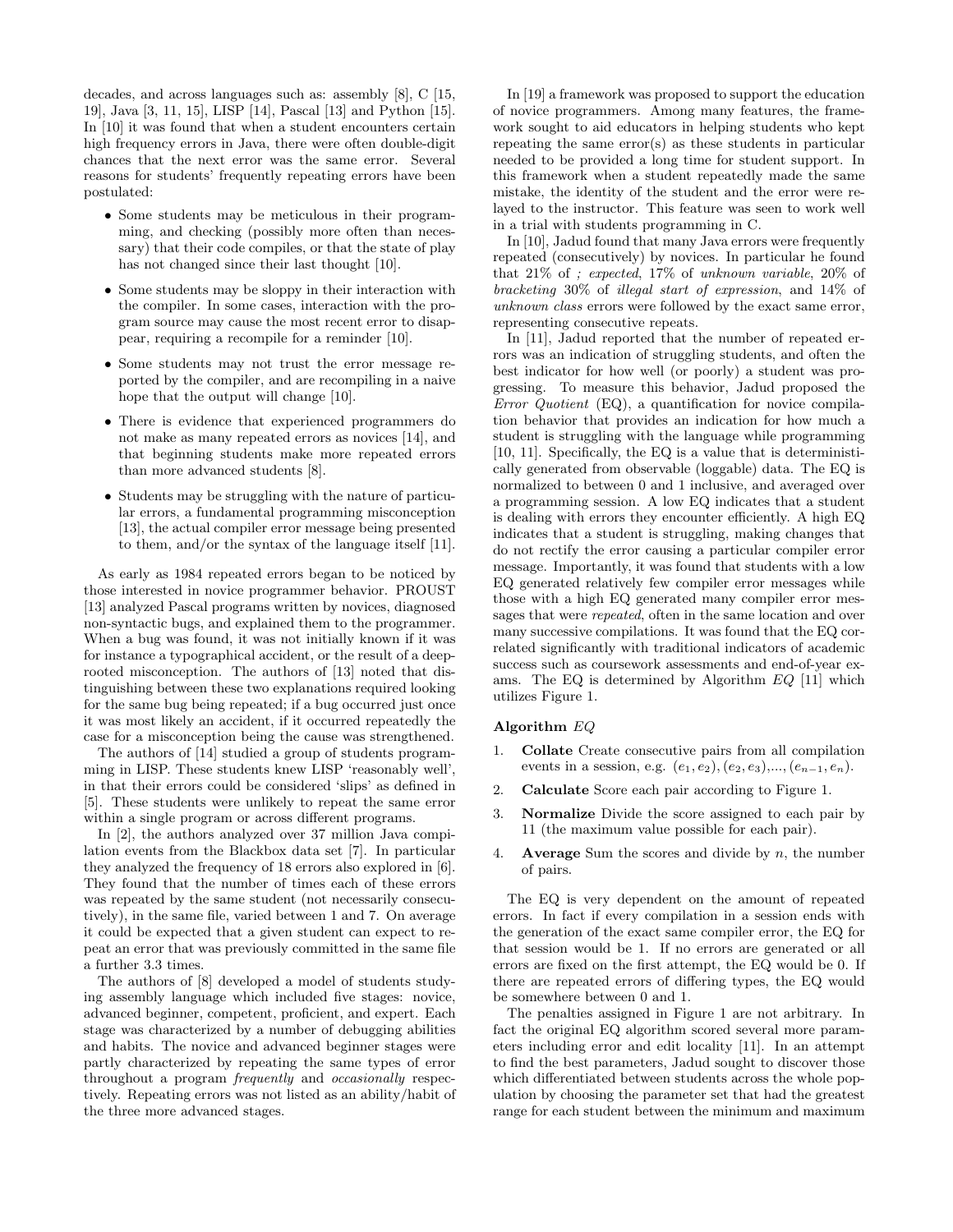EQ values while minimizing the standard deviation of EQ values for each student.

In [10], Jadud found a distinct correlation between a student's error quotient and the grades they received on assignments. Despite the correlation being significant it was described as being of low quality  $(R^2 = 0.11)$ . The correlation between error quotient and final exam grade was found to be more significant, but also of low quality  $(R^2 = 0.25)$ .



Figure 1: The error quotient event pairing algorithm. Values are then normalized and averaged according to Algorithm EQ.

In [11], Jadud noticed that the average error quotient dropped throughout the course of a year-long study, indicating that this population learned to deal with syntax errors more effectively with time. In trying to establish if the error quotient could be used to predict student assessment marks, a significant correlation between the error quotient and marks received on an exam given at the end of the first semester of observation was found, although of poor quality  $(R^2 = 0.22)$ . Unfortunately there was no significant correlation found between the error quotient and an exam given at the end of the year.

Rodrigo et al. [16] asked if they could identify at-risk novice programmers and predict student achievement using the EQ metric. They found a moderate but significant correlation with mid-term exam scores. The authors of [18] also found a correlation between EQ scores and achievement on midterm exams, but their models could not accurately predict at-risk students.

In [15] the authors explored both versions of the EQ with data sets from four CS1 contexts involving different working practices, student backgrounds and languages: C, Python and Java. Using linear models the authors also explored a range of parameter values. These models relate average EQ to a measure of student performance, either a summative assessment or course mark. Overall they found that different contexts produced very different models. In fact the Python and Java data sets were best served by almost opposing models. The authors also found that the Java data set did not benefit from the additional EQ parameters, similar to conclusions reached by Jadud [10]. In addition their C data set did not yield a significant model. However the explanatory power of both Python data sets was improved. Nonetheless even data drawn from two contexts with the same language (Python) resulted in extremely different models.

The authors concluded that context specific variables such as programming tools (IDEs, etc.), language, and type of work students are asked to perform while gathering data all greatly affect the EQ and its predictive power. Of course there are a multitude of other factors that may also have effects such as demographics, physical environment, etc. These results suggest that data-driven metrics such as the EQ need to be tuned for their specific contexts.

Watson et al. [20] also found a significant correlation between the EQ and the scores of students in their data  $(r = 0.44)$ . They proposed an extended algorithm called Watwin which takes into account the time a student spends in overcoming a particular error. Like the EQ, the Watwin score is between 0 and 1 inclusive, with a score of 0 indicating that no errors were made over a session. A score of 1 indicates that every compilation ended in an error, and that the student spent longer than their peers between successive compilations. The closer the score is to 0, the stronger the student is deemed to be. With this improved algorithm the correlation improved to  $(r = 0.51)$ .

The authors of [1] explored how the EQ and Watwin metrics perform for detecting high- and low-performing students. However they observed that the EQ and Watwin had relatively poor performance on the data at their disposal.

Finally, several avenues for putting the error quotient to further use are proposed in [11] including being used by tutors, students, peer groups, in interactive and passive tutorials, and as a real-time tool and formative evaluation mechanism. We have similar visions for the Repeated Error Density proposed in Section 3.

In this section we have reviewed that repeating errors is common among novices, the frequency with which errors are repeated is an indicator of how well a student is progressing, and that students require help with repeating errors. We also saw that the correlation between the EQ and traditional performance metrics is varied, and sometimes tenuous, and finally that the EQ itself is in need of further study and validation. Recent work [12] has gone a long way toward such, but specifically the impact of context on the EQ still leaves unanswered questions.

## 3. THE REPEATED ERROR DENSITY

In [11], Jadud asked "If one student fails to correct an 'illegal start of expression' error over the course of three compilations, and another over 10, is one student [about] three times worse than the other? What if the other student deals with a non-stop string of errors, and the repetition of this particular error is just one of many?" In these cases, both students would have an EQ equal to 1. Although the actual difference between these students is most likely forever debatable, is there a metric for repeated errors that does show a difference from which some meaning can be taken?

To answer this we must acknowledge that it is possible for repeated errors to manifest themselves in different ways. Let us start with the simplest case. Take student A, who logs two consecutive errors of type x, resulting in one repeated error  $r$ . Is it fair to say that student  $B$  who logs three consecutive errors of type x resulting in two repeated errors  $2r$  is struggling with that error more, by a factor of two? What about student  $C$  who also logs  $2r$ , but not all in one string s (say across 2s, by logging two consecutive errors of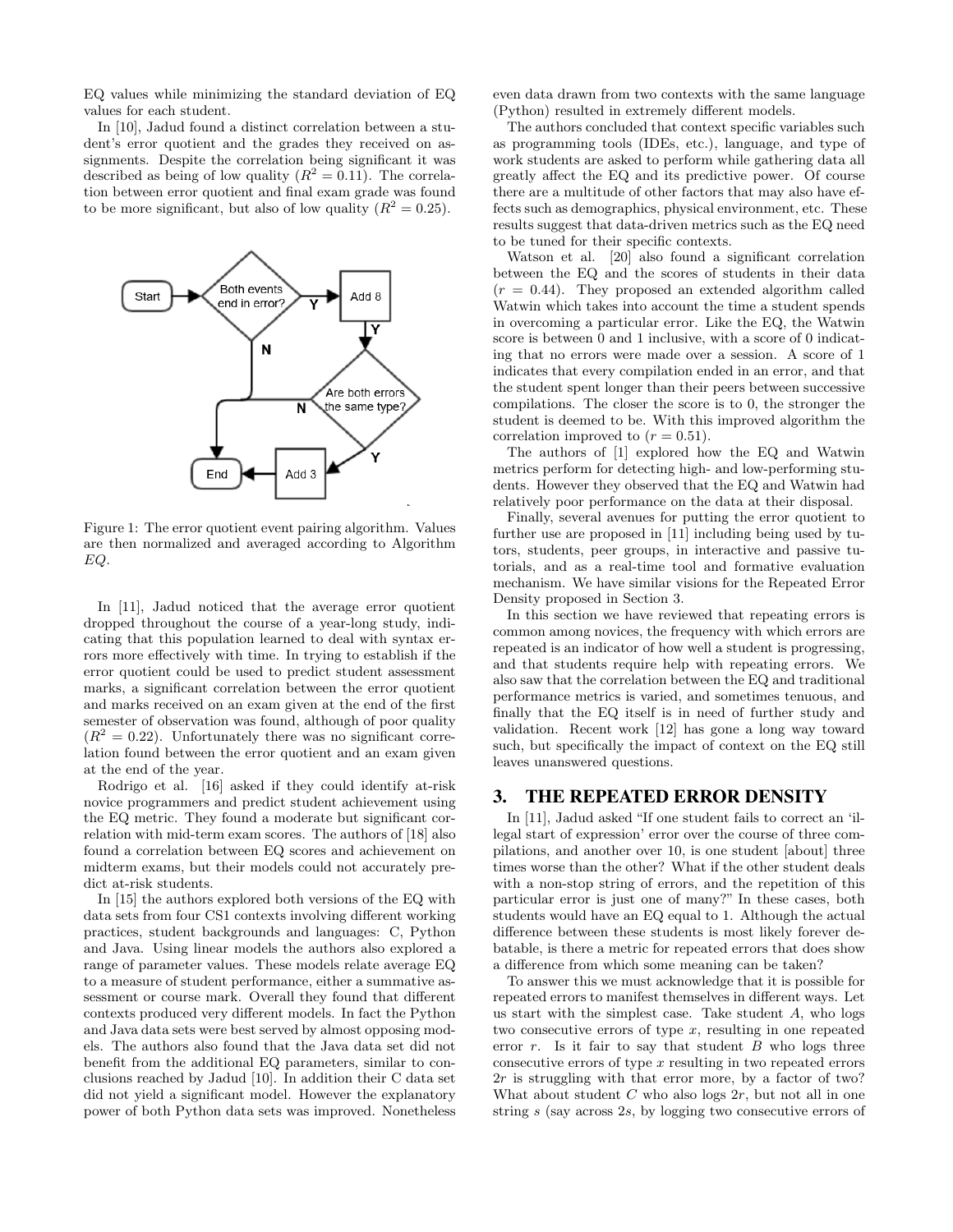type x followed by some successful compiles, followed by two more consecutive errors of type  $x$ ? Assuming that no other errors are made, and all other variables among the three students are equal, the EQ will be equal to 1 in each case. Table 1 summarizes these three scenarios.

Table 1: Three students repeating error  $x$  in different scenarios. Student A repeats x once  $(1r)$ , while students B and C repeat x twice  $(2r)$ . Student B logs  $2r$  in one string s, while Student C does so in 2s. In all cases,  $EQ = 1$ .

| student | sequence $S$                       | $\boldsymbol{x}$ | $\mathbf{c}$ |  |
|---------|------------------------------------|------------------|--------------|--|
|         | $\ldots x x \ldots$                |                  |              |  |
|         | $\ldots$ x x x $\ldots$            |                  |              |  |
|         | $\ldots$ x x $\ldots$ x x $\ldots$ |                  |              |  |

In trying to answer Jadud's questions stated at the beginning of this section, Table 1 shows that the EQ is not of any help. What we are after is a metric that could tell us what seems intuitive - that student  $C$  is struggling twice as much as student  $A$  with error  $x$  (in as much as student  $C$ 's sequence is two of Student A's strung together). Student B seems to be somewhere in the middle - having struggled with error  $x$  for longer than student  $A$ , but once it was overcome it did not recur as it did for student C. Then again, this student fought error  $x$  for a longer consecutive string of events than Student B. Does this indicate that this student had more trouble with error x overall?

The search for a new metric to give insight into the above went down many avenues. One involved looking at the amount of repeated error strings a student encounters. Another looked at the length of these strings. Ultimately a metric emerged which incorporates both the number of strings and their lengths. We call this metric the Repeated Error Density (RED). This entails summing a submetric calculated on each repeated error string encountered in a sequence of compilation events. This submetric is  $r_i^2/|s_i|$  where  $|s_i|$ is the length of string  $s_i$  containing  $r_i$  repeated errors. This can be expressed completely in terms of  $r_i$  as  $r_i^2/(r_i+1)$ , since the length of a string  $s_i$ , containing  $r_i$  consecutive errors is always equal to  $r_i + 1$ .

The value of RED for a given sequence  $S$  of  $n$  repeated error strings is the sum of  $r_i^2/(r_i+1)$  for each string  $s_i$  in S, given by Equation 1, where  $r_i$  is the number of repeated errors in string  $s_i$ . Note that we define a repeated error  $r$  as a pair of events where each event results in the same error; in other words consecutively committing the same error. Table 2 shows the values of RED for all sequence combinations for which a total of 0-4 repeated errors occur.

$$
RED = \sum_{i=1}^{n} \frac{r_i^2}{r_i + 1}
$$
 (1)

The RED has properties which can help us answer Jadud's questions. The first question was "If one student fails to correct an 'illegal start of expression' error over the course of three compilations, and another over 10, is one student three times worse than the other?" Let us rephrase this to: If one student repeats error  $x$  once, and another repeats error  $x$ twice, is the latter student struggling two times more than the former? Sequence 3 in Table 2 is the only way that error  $x$  can be repeated once. A single occurrence of error  $x$ (sequence 1), or two occurrences separated by other activity (sequence 2), do not constitute any (consecutive) repeats.

| Table 2: Values of RED for all sequence combinations for 0-    |  |
|----------------------------------------------------------------|--|
| 4 repeated errors r. $A, B, C$ correspond to students in Table |  |
|                                                                |  |

| no.            | sequence $S$                                         | $\boldsymbol{r}$ | RED              |
|----------------|------------------------------------------------------|------------------|------------------|
| 1              | $\mathcal{X}$                                        | 0                | $\mathbf{0}$     |
| 2              | $\ldots$ $x \ldots x \ldots$                         |                  | $\theta$         |
| 3(A)           | $\ldots$ x x $\ldots$                                | 1                | 0.5              |
| (C)<br>4       | $\ldots x x \ldots x x \ldots$                       | 2                | 1                |
| 5(B)           | $\ldots$ x x $x$ $\ldots$                            |                  | $1.\overline{3}$ |
| 6              | $\ldots$ x x $\ldots$ x x $\ldots$ x x $\ldots$      | З                | 1.5              |
| $\overline{7}$ | x x x  x x                                           |                  | 1.83             |
| 8              | $\ldots$ x x x $\ldots$                              |                  | 2.25             |
| 9              | $\ldots x x \ldots x x \ldots x x \ldots x x \ldots$ | 4                | $\overline{2}$   |
| 10             | $\ldots x x \ldots x x \ldots x x x \ldots$          |                  | $2.\overline{3}$ |
| 11             | $\ldots x x x \ldots x x x \ldots$                   |                  | $2.\overline{6}$ |
| 12             | $\ldots x x \ldots x x x x \ldots$                   |                  | 2.75             |
| 13             | $\ldots$ x x x x $\ldots$                            |                  | 3.2              |

There are however two ways that error  $x$  can be repeated twice consecutively, shown by sequences 4 and 5. Sequence 4 is the 'natural' choice for representing twice the struggle of sequence 3, as sequence 4 is exactly two sequences equal to sequence 3 strung together. Table 2 shows that RED = 1 for sequence 4, and 0.5 for sequence 3, a ratio of 2:1. This property applies to any two similarly related sequences; for example sequences 11 (RED =  $2.\overline{6}$ ), and 5 (RED =  $1.\overline{3}$ ), again a ratio of 2:1. Thus, according to the RED metric we can answer Jadud's first question affirmatively.

Jadud's second question was "What if the other student deals with a non-stop string of errors, and the repetition of this particular error is just one of many?" Table 2 shows that sequence 5, containing one 'long' string of two repeated errors has a RED =  $1.\overline{3}$ . Sequence 4 which also has two repeated errors but over two shorter strings has a RED = 1. In this case the RED metric assigns a penalty of 1/3 for encountering two repeated errors in one longer string, compared to the same amount of repeated errors in a greater number of shorter strings. Going back to our students in Table 1, we can say that according to the RED metric, student  $B$  is struggling more with error  $x$  than student  $C$ . Both have two repeated errors, but student B struggled with error x for a longer consecutive string of events than student C. This is reflected in a higher RED score.

Following is a non-exhaustive list of properties of the Repeated Error Density metric. RED...

- 1. specifically and exclusively measures repeated errors.
- 2. does not depend on parameter values, which must be matched to context and subject to debate, unlike the EQ.
- 3. accounts for the amount of repeated errors in a sequence.
- 4. accounts for the amount of repeated error strings a sequence.
- 5. accounts for the lengths of the repeated error strings in a sequence.
- 6. has a value of 0 for sequences with 0 repeated errors.
- 7. is additive: e.g. sequence 6 is sequence  $3 + \text{sequence } 4$ , and RED for sequence 6 is equal to RED of sequence 3 + RED of sequence 4 - see Table 2.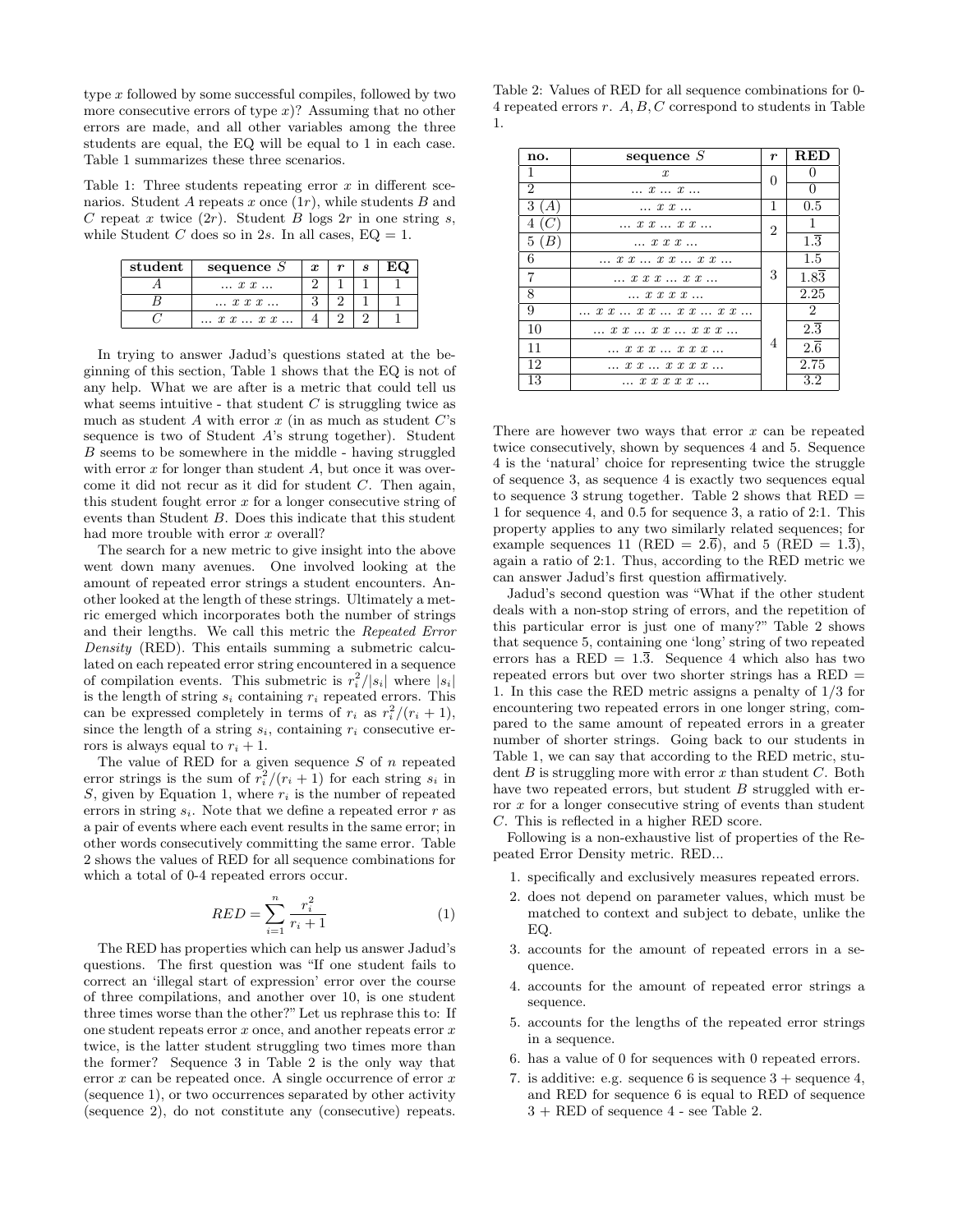- 8. is proportional: values of related sequences are proportional (e.g. sequences 3, 4; 3, 6; 5, 11 in Table 2).
- 9. assigns higher penalties for higher repeated error density (e.g. sequences 6, 7, 8 in Table 2).
- 10.  $\in \mathbb{R}_{\geq 0}$ , unlike EQ and Watwin which are both  $\in [0, 1]$ .

## 4. APPLICATION TO STUDENT DATA

To compare and contrast the Error Quotient and the Repeated Error Density, and to see how the RED behaves on real data, we applied each to a data set obtained with the methodology described in [4]. This data consists of 29,019 error events from two cohorts of programming novices (approximately 100 students each) who had compiler data logged for four weeks while using a custom Java editor. The control group experienced the normal JDK compiler errors while the intervention group experienced enhanced errors provided by the editor based on the JDK error and the student code. This editor was found, with the same data set, to significantly reduce the overall number of student errors, the number of errors per student, and the amount of repeated student errors per compiler error message [4].

Figure 2 shows a histogram of EQ values for the control and intervention groups. Shapiro-Wilk tests confirmed normal distributions for EQ of both groups. A Student's t-test (two-tail) showed that the mean EQ was reduced by approximately 15% for the intervention group ( $M = 0.33$ ,  $SD = 0.16$ ) compared to the control group  $(M = 0.39,$  $SD = 0.18$ ;  $t(210) = 2.70$ ,  $p = 0.008$ .



Figure 2: Histogram of EQ values for control and intervention groups.

Figure 3 shows a histogram of RED values for each group. A Shapiro-Wilk test confirmed that the control group was normal. However the intervention group was skewed right (skewness 0.76). A Mann-Whitney  $U$  test (two-tail) showed a 31% reduction in median RED for the intervention group  $(Mdn = 34.0)$  compared to the control group  $(Mdn = 49.4);$  $U = 3,638, p < 0.001.$ 

Of course RED is just one of many possible metrics that could be developed to measure repeated errors. However as RED takes into account not only the amount of repeated errors, but the number of strings in which they occur, and the lengths of these strings (the density), it allows us to answer Jadud's questions presented in Section 3.

As Jadud and Dorn pointed out in [12], the EQ has little predictive power with a small number of data points, which Table 1 confirms. On the other hand, the RED is very useful with a small number of data points, as Table 2



Figure 3: Histogram of RED values for control and intervention groups.

shows. However the unbounded nature of the RED brings some questions when a large number of data points are involved, as Figure 3 shows. Despite a significant reduction in RED, the presence of outliers, particularly toward the right, brings some questions. For instance it is evident that these outlying students did struggle with repeated errors, but how much of their RED scores is reflected simply by a large number of compilations? In other words, the more a student programs, the more errors that student is likely to make. This will, as repeated errors are encountered, increase the overall RED score. As mentioned in [12] and extensively explored in [15], the definition of a session can have a large impact on EQ, and on parameter choice. This could be the reason that our observed EQ scores (particularly for the control group) are slightly higher than in some other studies. We defined a single session to be the time a student is working on a single file. We observed that our students were not only working on lab assignments, but simply practicing their programming. Unlike some previous studies they were given no starter code. This could explain higher numbers of errors, including repeated errors compared to other studies. It is possible the the RED metric is more suitable for shorter sessions, while the EQ is more suitable for longer sessions.

We see it as a positive that the RED does not depend on parameter values unlike the EQ. Jadud spent considerable time exploring the EQ parameter space in [11], and in [15] it was found that useful parameter values are likely to be highly context dependent. This makes the RED metric attractive as it can be applied in any context without depending on parameter value selection.

We also see it as positive that the EQ and RED were reduced for the intervention group, adding to the evidence in [3] and [4] that enhancing compiler error messages can be effective.

Finally, the threats to validity discussed at length in [3] and [4] would also apply here. We feel that this work gives merit to the RED metric being worth further exploration, particularly where programming sessions are shorter, and when starter code is provided. It also shows theoretical promise, backed up with our initial experimental work here, as a less context dependent repeated error metric than the EQ.

## 5. CONCLUSIONS AND FUTURE WORK

Repeated errors, particularly those committed consecutively, have been shown to be a strong indicator of students struggling with programming. Several studies have investi